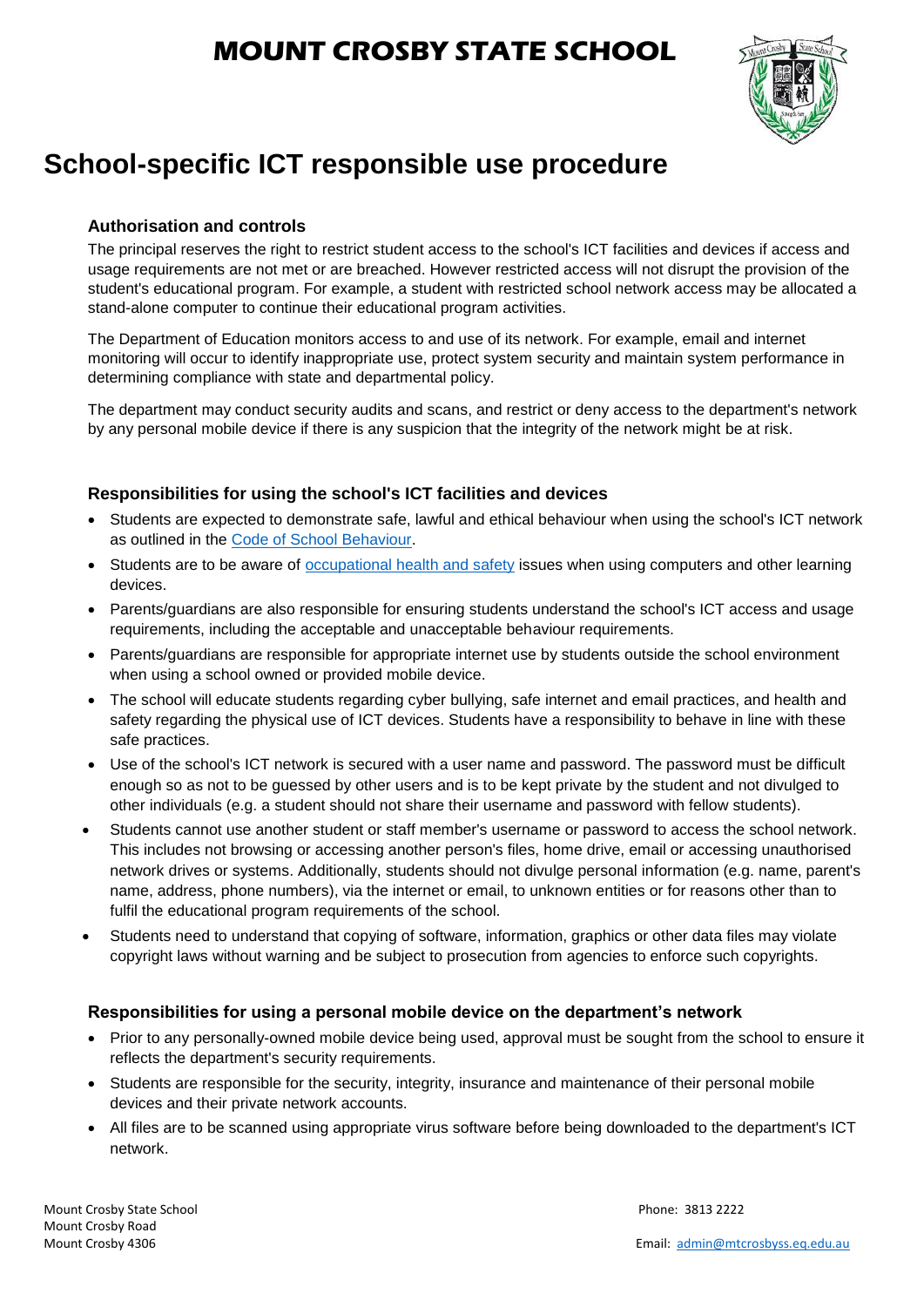- Follow any advice provided on best security requirements e.g. password protection (see [iSecurity](https://isecurity.eq.edu.au/Pages/default.aspx) website for details).
- Students and parents are to employ caution with the use of personal mobile devices particularly as these devices can store significant numbers of files some of which may be unacceptable at school e.g. games and 'exe' files. An 'exe' file ends with the extension '.exe' otherwise known as an executable file. These files can install undesirable, inappropriate or malicious software or programs.
- Any inappropriate material or unlicensed software must be removed from personal mobile devices before bringing the devices to school and such material is not to be shared with other students.
- Unacceptable use will lead to the mobile device being confiscated by school employees, with its collection/return to occur at the end of the school day where the mobile device is not required for further investigation.

#### **Acceptable/appropriate use/behaviour by a student**

It is acceptable for students while at school to:

- use mobile devices for
	- assigned class work and assignments set by teachers
	- developing appropriate literacy, communication and information skills
	- authoring text, artwork, audio and visual material for publication on the intranet or internet for educational purposes as supervised and approved by the school
	- conducting general research for school activities and projects
	- communicating or collaborating with other students, teachers, parents or experts in relation to school work
	- accessing online references such as dictionaries, encyclopaedias, etc.
	- researching and learning through the department's eLearning environment
- be courteous, considerate and respectful of others when using a mobile device
- switch off and place out of sight the mobile device during classes, where these devices are not being used in a teacher directed activity to enhance learning
- use personal mobile device for private use before or after school, or during recess and lunch breaks
- seek teacher's approval where they wish to use a mobile device under special circumstances.

#### **Unacceptable/inappropriate use/behaviour by a student**

It is unacceptable for students while at school to:

- use the mobile device in an unlawful manner
- download, distribute or publish offensive messages or pictures
- use of obscene, inflammatory, racist, discriminatory or derogatory language
- use language and/or threats of violence that may amount to bullying and/or harassment, or even stalking
- insult, harass or attack others or use obscene or abusive language
- deliberately waste printing and internet resources
- damage computers, printers or network equipment
- commit plagiarism or violate copyright laws
- ignore teacher directions for the use of social media, online email and internet chat
- send chain letters or spam email (junk mail)
- knowingly download viruses or any other programs capable of breaching the department's network security
- use in-phone cameras anywhere a normal camera would be considered inappropriate, such as in change rooms or toilets
- invade someone's privacy by recording personal conversations or daily activities and/or the further distribution (e.g. forwarding, texting, uploading, Bluetooth use etc.) of such material
- use the mobile phone (including those with Bluetooth functionality) to cheat during exams or assessments
- take into or use mobile devices at exams or during class assessment unless expressly permitted by school employees.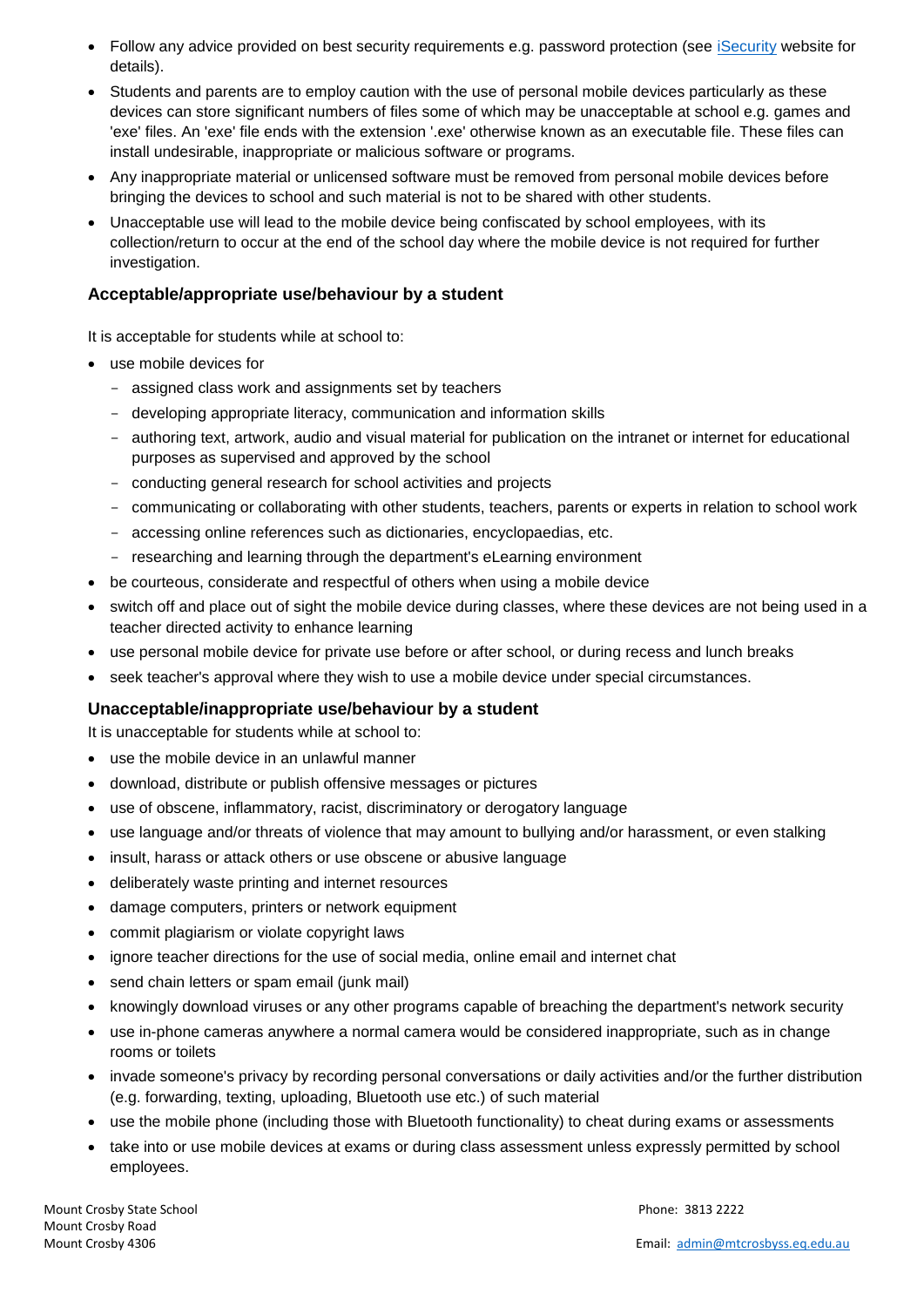#### **Sign-off**

The sign-off process for school students and their parents/guardians should occur on enrolment and every year after through an annual collection, whichever suits the school's normal operations. The following is a suggested format, with the signature block to be placed at the end of the agreement.

**Please note:** Children from Prep to Year 3 inclusively are exempt from signing the student section below.

### *Student:*

I understand that the school's information and communication technology (ICT) facilities and devices provide me with access to a range of essential learning tools, including access to the internet. I understand that the internet can connect me to useful information stored on computers around the world.

While I have access to the school's ICT facilities and devices: I will use it only for educational purposes; I will not undertake or look for anything that is illegal, dangerous or offensive; and I will not reveal my password or allow anyone else to use my school account.

Specifically in relation to internet usage, should any offensive pictures or information appear on my screen I will close the window and immediately inform my teacher quietly, or tell my parents/guardians if I am at home.

If I receive any inappropriate emails at school I will tell my teacher. If I receive any at home I will tell my parents/guardians.

When using email or the internet I will not:

- reveal names, home addresses or phone numbers mine or that of any other person
- use the school's ICT facilities and devices (including the internet) to annoy or offend anyone else.

I understand that my online behaviours are capable of impacting on the good order and management of the school whether I am using the school's ICT facilities and devices inside or outside of school hours.

I understand that if the school decides I have broken the rules for using its ICT facilities and devices, appropriate action may be taken as per the school's *Behaviour Management Policy*, which may include loss of access to the network (including the internet) for a period of time.

I have read and understood this procedure/policy/statement/guideline and the [Code of School](http://behaviour.education.qld.gov.au/disciplinary-decisions/code-school-behaviour/Pages/default.aspx)  [Behaviour.](http://behaviour.education.qld.gov.au/disciplinary-decisions/code-school-behaviour/Pages/default.aspx)

I agree to abide by the above rules / the procedure/policy/statement/guideline.

\_\_\_\_\_\_\_\_\_\_\_\_\_\_\_\_\_\_\_\_\_\_\_\_\_\_\_\_\_\_\_\_\_\_ (Student's name)

\_\_\_\_\_\_\_\_\_\_\_\_\_\_\_\_\_\_\_\_\_\_\_\_\_\_ (Student's signature) \_\_\_\_\_\_\_\_\_\_\_\_\_ (Date)